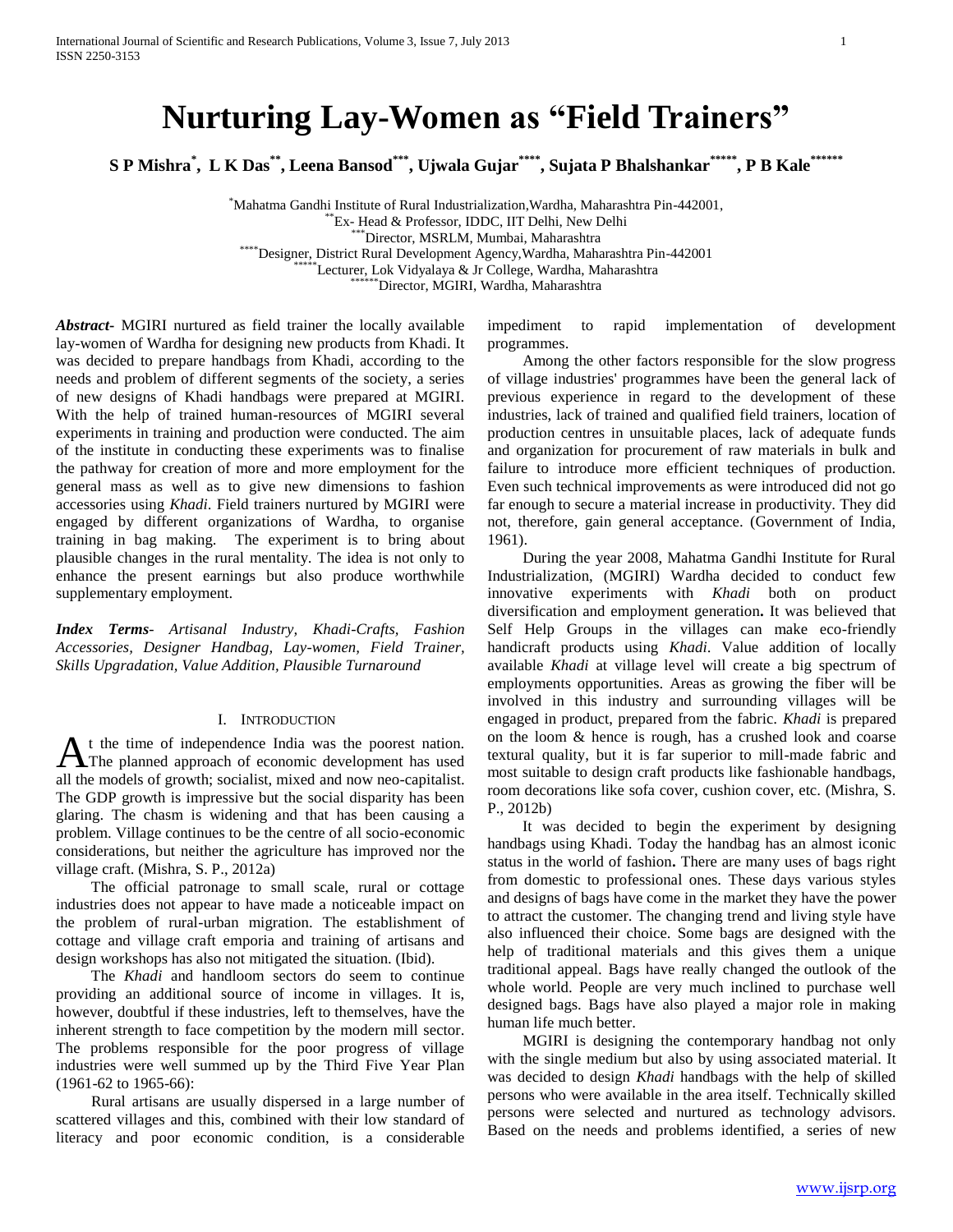designs of *Khadi* handbags were prepared at MGIRI, Wardha. MGIRI collected the first-hand feed-back of the market through different self help group's production center to reorient its design and education/training system. With the help of technology advisors, an experiment in nurturing lay-women as field trainer was conducted during the period of January to March 2009. With the help of these experiments, the institute aimed to create more and more employment for the general mass as well as to give a new dimension to the fashion accessories with the help of *Khadi.*

**Present scenario of village craft industry :** The urban population is the main customer of craft industry. Today the living standard of urban society has changed completely and a huge gap has developed between the life style of rural and urban society. Only one person manages the village based craft industry. The artisans and SHGs are quite far from the exposure of latest technology and management practices, like-

- $\triangleright$  information about good quality raw material at a reasonable price,
- $\triangleright$  availability of latest tools and technology,
- $\triangleright$  targeted customer,
- $\triangleright$  like and dislikes of targeted customer and
- $\triangleright$  Marketing network.

 **Present module of entrepreneurship development programme :** In India the entrepreneurship development programme was organized by NGOs. Their target is as follows-

- to get financial approval of entrepreneurship development programme from state/central government organizations,
- $\triangleright$  to identify a national/regional expert
- $\triangleright$  to identify a group of trainees
- $\triangleright$  to organize a workshop/training programme

 In most of cases prior to the training, they were without a detailed survey of the artisan's cluster specially the management, technological and marketing gaps. The curriculum of almost all training programme approved by different agencies were predecided. On the other hand the educational standards of participants were not uniform, so pre-decided curriculum for rural participants and SHGs is not making any remarkable impact. The trainers are interested to transfer the skills of few articles/items as per the pre-decided curriculum. After training the artisan/SHGs starts the production with available raw materials in their localities. The local market or haat is in their reach for marketing of finished products. In most of cases the quality of finished products are sub-standard and out of desire of local market. The NGOs are not interested in the marketing aspect of artisanal business because NGOs are basically nonprofitable organizations. So, how can these trained village groups fulfill the following needs, in order to start the business –

- $\triangleright$  loan
- quality and at a reasonable price raw materials
- $\triangleright$  to identify the targeted customer to sell the of finished products and
- $\blacktriangleright$  quality control.

 In such a situation it is not easy for artisans and SHG members, to set-up a successful business. There is a great need for a bridge between rural craft industry and targeted customer, for a steady support in terms of technology, fashion and quality control to craft industry. Creation of field trainers in every nook and corner of the district will fill this void.

 **Proposed module to support SHGs :** For a steady flow of design, technology, quality control and marketing support to clusters/SHG's it is necessary to develop n-number of the "field trainers" within the area of the cluster itself in the following way-

- **1)** Nurturing of locally available lay-women as "field trainers".
- **2)** For appropriate solutions of specific problems regional experienced technology advisors and national experts must be consulted.
- **3)** Providing continuous guidance and quality control to artisan's clusters/SHGs to develop products based on cultural heritage & present market trend.
- **4)** To encourage the field trainer to set-up their own business and marketing network.
- **5)** Marketing of finished products prepared by SHGs, through the brand name & marketing network of field trainers.

#### II. METHODOLOGY

 It's a case study of a hands-down experimental transformation process observed and documented by the research team. The qualitative research technique with triangulation approach was used to document the experiment and its outcome which spanned over a period of one year from April 2012 to March 2013 in Wardha. The investigators had become a part of the training and the production process. Data cleaning was done and verified with a cross verification with the project beneficiaries and moderators.

## III. R&D OF MGIRI FOR EMPLOYMENT GENERATION

 To conduct experiment on **"**Nurturing lay-women as "Field Trainer" for designing of *Khadi* Designers Bags, a training was organised at the MGIRI campus from  $10^{th}$  January to  $10^{th}$  March 2009. **(** Dhone, J., etal, 2009) The ladies belonging to the middle income group with minimum matriculation and maximum intermediate educational background and staying in Wardha itself were involved to study the need of bags on different occasion. In the first phase of this experiment, trainer's were not only nurtured but also convinced for accepting the technique. The two month training programme was conducted in two parts-

 a) first month training was organized on exploratory entrepreneurial learning method. Here the trainer becomes a facilitator giving the material and information, setting the tasks on concept of design based on the need of different class of customers and leaving the learners to find out for themselves and

 b) second month training was organized on presentation entrepreneurial learning method. The trainer presents the skills in cutting & stitching and shows the trainees how to do things. (Government of India)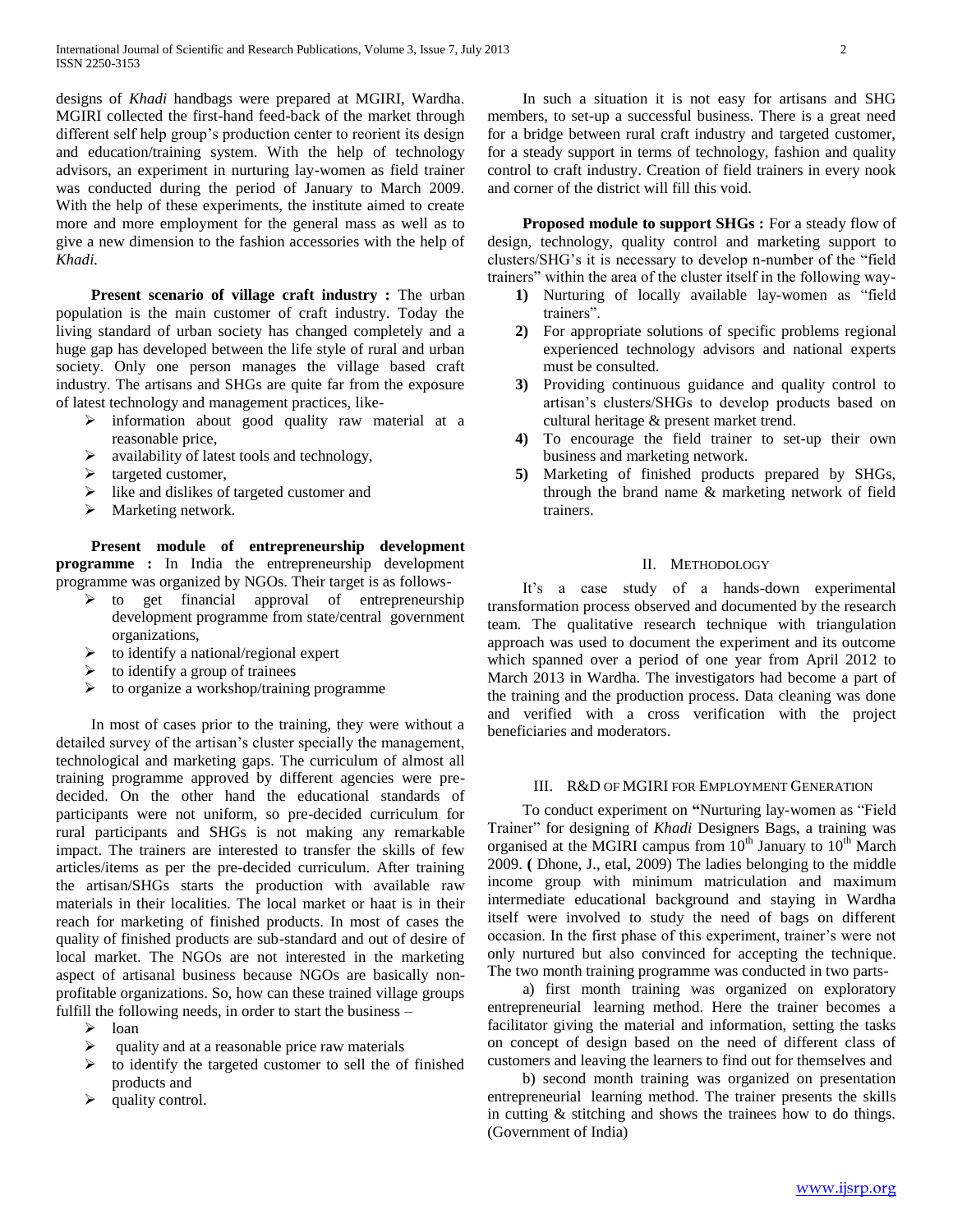The participants were facilitated to understand the concept to design a bag, based on the different class, categories & age group of customers and their needs & problems. In this experiment they were provided help in selection of colour, shape and size of bags.

 **Classification of customers according to income** : With the help of participants different categories/classes in the society and their purchasing competency for craft products like designer handbags and designer jewellery were identified as presented in T able-1.

| $S$ No         | <b>Class of customers</b>               | Monthly income range   | <b>Monthly</b>      |
|----------------|-----------------------------------------|------------------------|---------------------|
|                |                                         | (Rs)                   | capacity<br>to      |
|                |                                         |                        | spend for craft     |
|                |                                         |                        | products (Rs)       |
| 1a             | Lower class-daily wages                 | 5000 to 7500/-         | $50/-$              |
| 1aa            | Lower class-business                    | 7500 to 10,000/-       | $50/-$              |
| 1 <sub>b</sub> | Lower class- Job, Working in shops, etc | 10,000 to 15,000/-     | $100/-$             |
| 1bb            | Lower class- Own business like shops    | 15,000 to 25,000/-     | $100/-$             |
| 2a             | Medial class Working in good org        | 25,000 to 30,000/-     | $150/-$             |
| 2aa            | Medial class - Own business             | 30,000 to 45,000/-     | $150/-$             |
| 2 <sub>b</sub> | Upper-middle class-job                  | 45,000 to 55,000/-     | $200/-$             |
| 2bb            | Upper- middle class-business            | 55,000 to 75,000/-     | $250/-$             |
| 3a             | Higher class-job                        | 75,000 to 90,000/-     | $500/-$             |
| 3aa            | Higher class-business                   | 90,000 to 1,00,000/-   | $750/-$             |
| 4a             | Upper higher class-job                  | 1,00,000 to 1,25,000/- | $1000/-$            |
| 4aa            | Upper higher class-business             | 1,25,000 to 2,00,000/- | $1500/-$            |
| 5a             | Creamy class-job                        | 2,00,000 to 5,00,000/- | $2,000/-$           |
| 5aa            | Creamy class-business                   | 5,00,000/- $&$ above   | $5,000 - 10,000$ /- |

# **Table-1, Classification of customers**

 **Classification of customers according to age group :**  During the training the participants were identified the different groups of customers according to the age groups as shown in Table-2.

## **Table-2 Classification of customers according to age group**

| S <sub>NO</sub>         | <b>Class of customers</b>                        |
|-------------------------|--------------------------------------------------|
|                         | Students of nursery standard                     |
|                         | Students of primary standard                     |
| $\mathcal{R}$           | Students of matriculation standard               |
|                         | College going student boys                       |
| $\overline{\mathbf{5}}$ | 20-25 years unmarried college going young girls  |
| 6                       | 20-25 years office going ladies/housewife        |
|                         | 25-30 years office going ladies/housewife        |
| 8                       | 30-40 years office going ladies/housewife        |
| $\mathbf Q$             | 40 years and above office going ladies/housewife |

 **Classification of bags according to the requirements** : After classification of different classes of the society, the participants identified the following varieties of bags based on their needs and use.

- a) Shopping bag
- b) Traveling bag
- c) School bag
- d) Collage bag
- e) Office bag
- f) Excursion bag
- g) Party bag h) Tiffin bag
- i) Bottle cover
- j) Money purse
- K) Casual bag
- l) Daily use shoulder bag
- m) Utility shoulder bag

 **Concept for composition of bags :** It was observed that the mechanical type of conventional training makes instant impact only during the period of training, so it was planned to organize training with logic and concept, which will have a permanent impact not only in designing a new product but will also have the power to change the life-style of the participants. In the first phase of the experiment, trainer's were nurtured and convinced to act as a facilitator only during the process of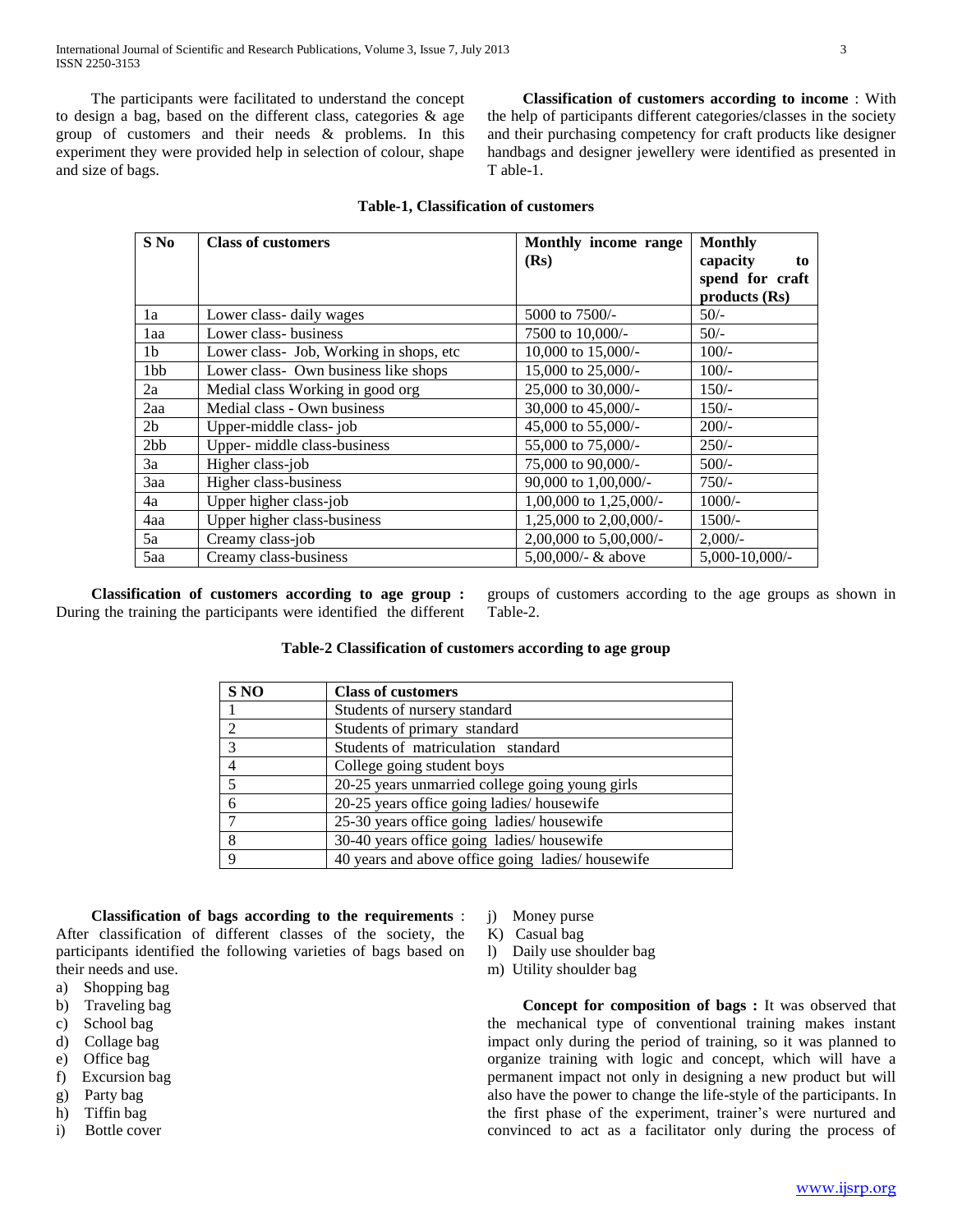teaching of this technique. It was very difficult to explain to the trainers that the lay-women will design the bag without any direct guidance. The trainers were exposed to practical demonstration. During the demonstration, the participants were asked a series of logical questions like, if they are really willing to design a handbag for a teenager specially for the purpose of tuition. They also had to figure out questions like-

- In which class is the teenager studying?
- What is the amount of books he is required to carry for tuition?
- What will be the maximum size of the books he is needed to carry?
- What colour will be preferred by the teenager and his friends?
- Will they prefer to carry the bag on the shoulder or on the back?

 After demonstration the trainers were instructed to just guide the participants, they will not provide any answer or solution to quarries of the participants. They will try to inspire the participants the find out the solution themselves. Once the participants are able to ascertain the solution, their moral statue will automatically boost-up because they will feel that the solution was obtained by them itself and it is result of their own finding .As a result they will never forget the process and the result. During these experiments they were given assistance in the selection of colour, shape and size of bags.

 The curriculum was designed in such a way, that the participants will feel that the complete task of designing was done just by them. The concept of training focused on three major issues which are discussed in depth in following paras-

1) **Dimensions of bags :** During the year 2008, the Rural Craft and Engineering Section of MGIRI organised three conventional trainings (Table -4) and it was observed that specially for ladies in general, it is quite difficult to remember the dimensions of bags. During the discussion with the ladies, who were experienced in tailoring their own garments at Varur, the point became clear that they tended to take the help of each other in cutting of garments. They said that the finalization of dimensions and cutting of garment is a tough job, and hence they took the help of each other often during the process of cutting, they wasted the entire fabric. So now it was decided, that during the training, the dimensions of bags will be decided by the participants themselves. Once the dimension is fixed by the participants, they will neither forget it nor ask anyone, as they had decided it. For the finalization of dimensions, they were shown how to determine the volume of the bag with respect to need and utility. For example on an average how many books will a student of sixth standard carry?. So average size of books was calculated along with some extra margin. It was necessary to consider that along with the books, he will need other items like, instrument box, lunch box, and water bottle, etc. Taking all this into consideration dimensions were decided and bags was designed. From now onward before chalking out any new bag they will verify the needs and utility, and only then they will decide the ultimate dimension.

- 2) **Colour and design of bags** : Colour was another big issue. It was observed that they selected a series of contemporary colour for their own use, but preferred colours like blue, red for bags. This means that they were aware about current trends in fashion but they were unaware about the choice of different classes and age groups. Hence we had to create the awareness about life-style of different classes of society and the need and problems of customers belonging to different age groups. They were asked to visualise the colours of garments used by different class of society. The bags designed will have to be either matching or in contrast with the dress of the target group.
- 3) **Cutting and stitching techniques :** Cutting and stitching techniques are skill oriented, which can be acquired by tutoring and practice. So it was decided that when the participants selects the fabric and decides the dimension of bag as per the need of customer, the trainers of MGIRI will give training in detail about the cutting and stitching skills for the said bag. And when they are able to prepare their own design, they will be taught five different designs, which will cover almost all techniques of cutting nd stitching.



**Figure 1, Cutting of fabric, teaching by doing**

#### IV. ACHIEVEMENTS

 After completion of training the participants identified the following parameters to design a bag-

- 1) utility of the bag,
- 2) the shape & size according to the utility of bag,
- 3) colour & appearance according to different class of customer.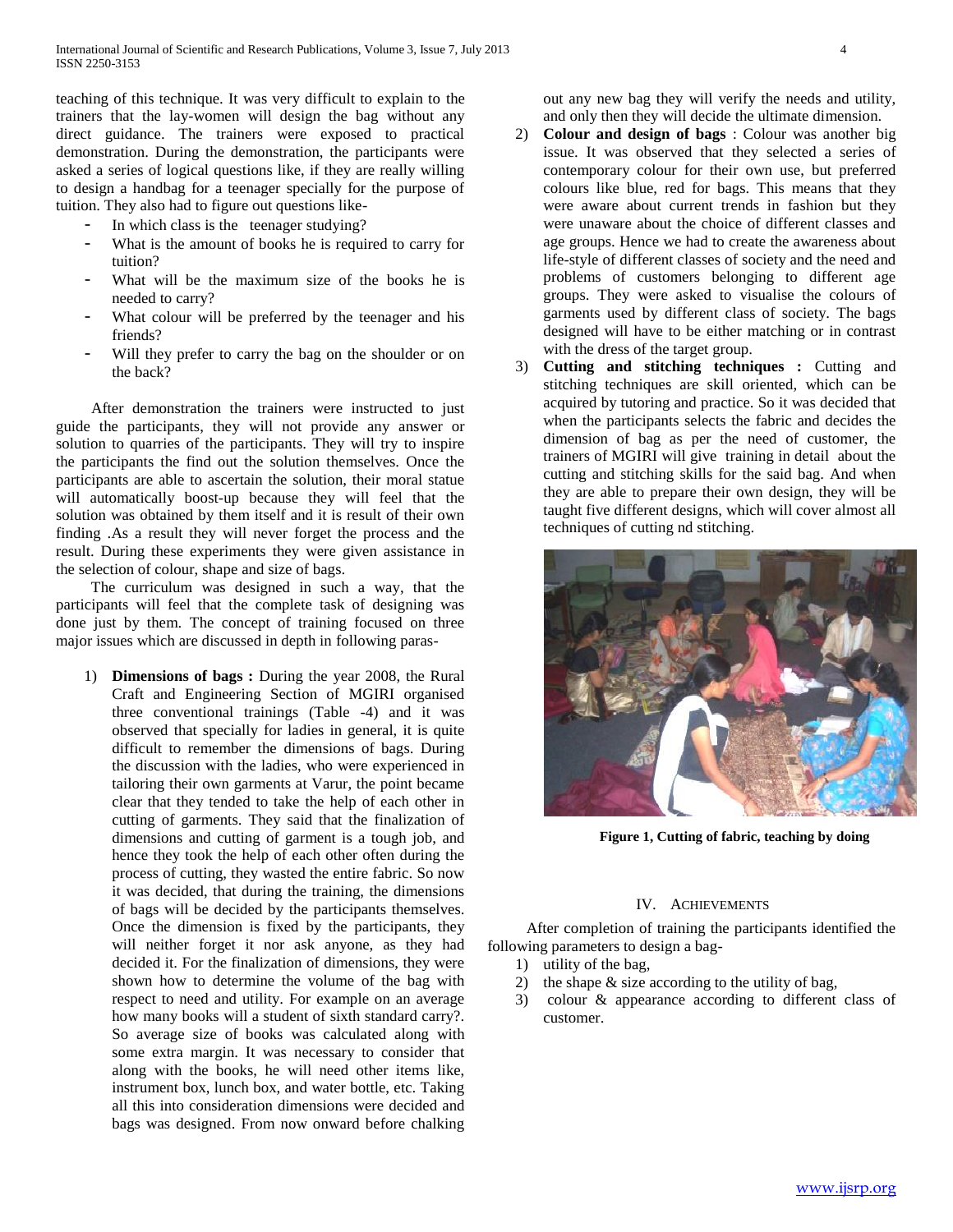

**Figure 2 Khadi bags designed by participants**

 During the training, the participants prepared bags which had a modern touch. Even today these designs are still in demand in the market. No one has been able to modify these designs. In that particular training programme, five participants successfully completed the training. Out of these five, four are actively engaged in the process of bag manufacturing and, two of them are working as a field/master trainer. Table-3 is shows the tangible benefits accrued by the beneficiaries from the MGIRI experiments. The following paras give a brief description about them -

 **1) Mrs Jayshri Bhamkar** belongs to a family of middle income group with an intermediate educational background. After completing the training, she has started preparing bags as per the orders of the customers form in her locality. The Swadashi Bhandar, Sevagram, Maharashtra, has contacted her to make the bags on the basis of fixed payment. The Swadashi Bhandar, is already manufacturing *Khadi* garments. Now they have told her to prepare bags with the left over material or wastage collected from readymade garment unit. So she collects suitable pieces of fabrics and then aims for perfect matching. But many times due to non-availability of matching fabric in the waste material, she has to buy fresh fabric in order to obtain perfect matching which she desires. In such a case, the Bhandar provides her the fresh fabrics. The Bhandar provides the complete attachments and fitting of bags. With the help of the available material she creates her own designs for bag, purse and mobile cover. Usually she begins the process after lunch around 12 noon and works until evening but after that, she has to pay attention to her household duties. When she gets urgent order she has to work late in the night too. Normally she earns Rs150 to 200/- per day.



**Figure 3 Mrs Jaishri Bhamker stitching the Khadi bags**

 Different organizations of Wardha have engaged Mrs Bhamkar as a master trainer. During 2012-13, MGIRI Wardha, also hired Mrs Jaysree Bhamkar as a master trainer to organize a series of training programmes in the manufacturing of Khadi Designer Bags and for this work she was paid Rs7500/- per month. In the month of Feb 2013, she has successfully managed the training independently.



#### **Figure 4 Jaishri Bhamkar with participants of Khadi bag making & officers of MGIRI**

 **2) Mrs Shubhangi More** stays near the bypass road which is 8 km from Wardha. After receiving the training, she has started to prepare school bags, tuition bags and ladies bags. In her area, people are mostly from the middle income group. So naturally their priority regarding school bags is affordable price and durability. In the beginning they tended to purchase the raw material for school bags from town and used to come to her in order to get good quality school bags. For this she would get upto Rs50/- per bag. Now she herself purchases raw materials in bulk from the nearest town which is Nagpur. She has invested about Rs50,000/- in order to purchase raw material  $\&$  heavy duty sewing machine. Now in a day, she is able to prepare three to four bags and earns about Rs 5000/- per month. Now she has put up her products for sale through the shops of her father and sister. Further she is planning to increase the numbers of sale counters as well as production capacity of her unit.

 **3)Mrs Vandana Kale –** has received motivation for social work from her husband who is himself a famous social worker, Mr Vijay Kale. After receiving the training, she has started preparing school bags and many other handy utility bags specially for ladies. In less than three to four hours she is able to cut the material atleast for ten bags and along with this within two to three days she is able to produce the finished product. She purchased raw materials worth Rs30,000/- made bags from it and sold them for about one lakes rupees, so she carried a profit of around 50 to 60 thousand including the labour charges. She sold the bags at her place itself. But now she is planning to brand her product and to acquire a sale counter at Wardha .

Different organizations are hiring her as a master trainer to conduct training for making bags. In the year 2010, she has trained five batches of tribal ladies from Amravati district. During  $15<sup>th</sup>$  Feb to  $15<sup>th</sup>$  April 2013 a NGO sponsored to organize a residential training programme in bag making for ten tribal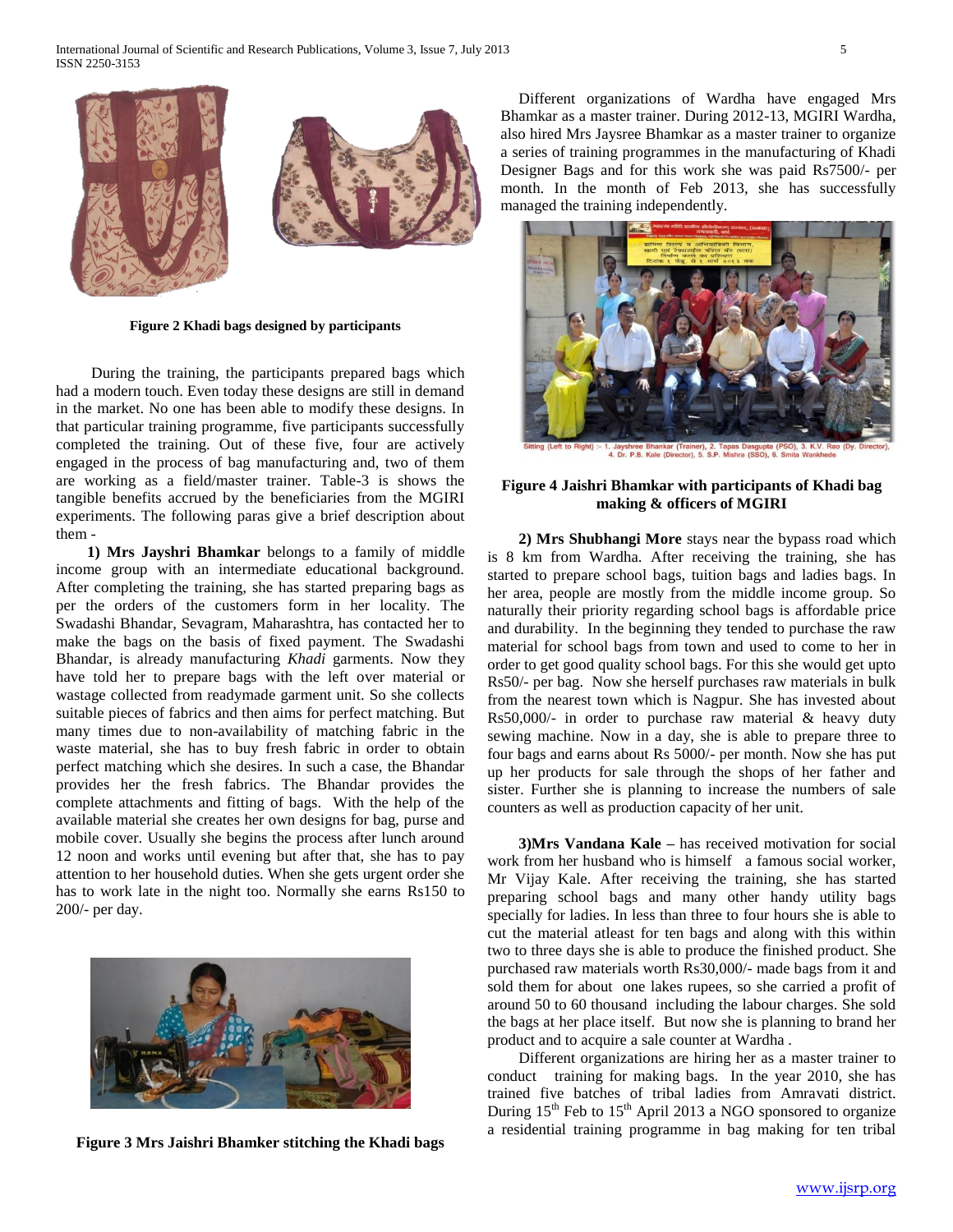ladies from Asthi, Arvi and Karanja blocks of Wardha district. Mrs Kale recived Rs10,000/- per month as an honorarium. The training hours were little different than the usual ones. It started from 10 am and finished around 7.30 pm, with full discipline. She is a dedicated parson hence she expects the participants to be as disciplined and dedicate as her. But when she sees the participants not paying attention, she becomes disturbed. Then she has to explain the importance of concentration in work because only then the work will become fine and fetch good price. They should not compromise in quality. This is specially true when working with sewing machine. During valedictory function of the training Ms Vibha Gupta, member of MGIRI's General Council paid a visit, personally took interest in everything and conversed with the participants. She was very impressed with the quality of bags prepared during training.



**Figure 5 Mrs Vandana Kale organized training for tribal ladies on making of bags** 

 **4) Mrs Ishavari Dhanvij** - After completing the training she started manufacturing bags as a side business along with the ladies dress- making business as she is already involved in dress designing business since quite long. During the off season in her own business, she takes up bag production. As a result she is busy all the time. She has become successful in maintaining balance in both the works. This gives her a steady flow of income throughout the year.



 **Figure 6 Mrs Ishavari Dhanvij stitching bags**

| S No | Name of training<br>programme                                                                    | <b>Period</b>                                         | No of<br>beneficiaries who<br>successfully<br>completed the<br>training | <b>Income</b><br>before<br>training                                         | <b>Income after</b><br>training<br>$\mathbf{R}$ s             | <b>Monthly income</b><br>Rs                                                                                                                           |
|------|--------------------------------------------------------------------------------------------------|-------------------------------------------------------|-------------------------------------------------------------------------|-----------------------------------------------------------------------------|---------------------------------------------------------------|-------------------------------------------------------------------------------------------------------------------------------------------------------|
|      | Nurturing of lay-<br>women as a Field<br>Trainer" for<br>Designing of<br>Khadi Designers<br>Bags | $10^{th}$ Jan to<br>$10^{\text{th}}$<br>March<br>2009 | 5(4 are involved<br>in production cum<br>training)                      | Housewife<br>$&$ stitching<br>ladies<br>garments<br>$Rs50-100/-$<br>per day | $Rs150/-$ per<br>day after<br>doing the<br>household<br>works | Monthly income<br>Rs4000/- per person<br>from manufacturing of<br>bags & Rs5000 to<br>$10,000/$ - per month for<br>organising different<br>trainings. |

## **Table : 3 Results of the innovative experiments conducted during Jan-March 2009**